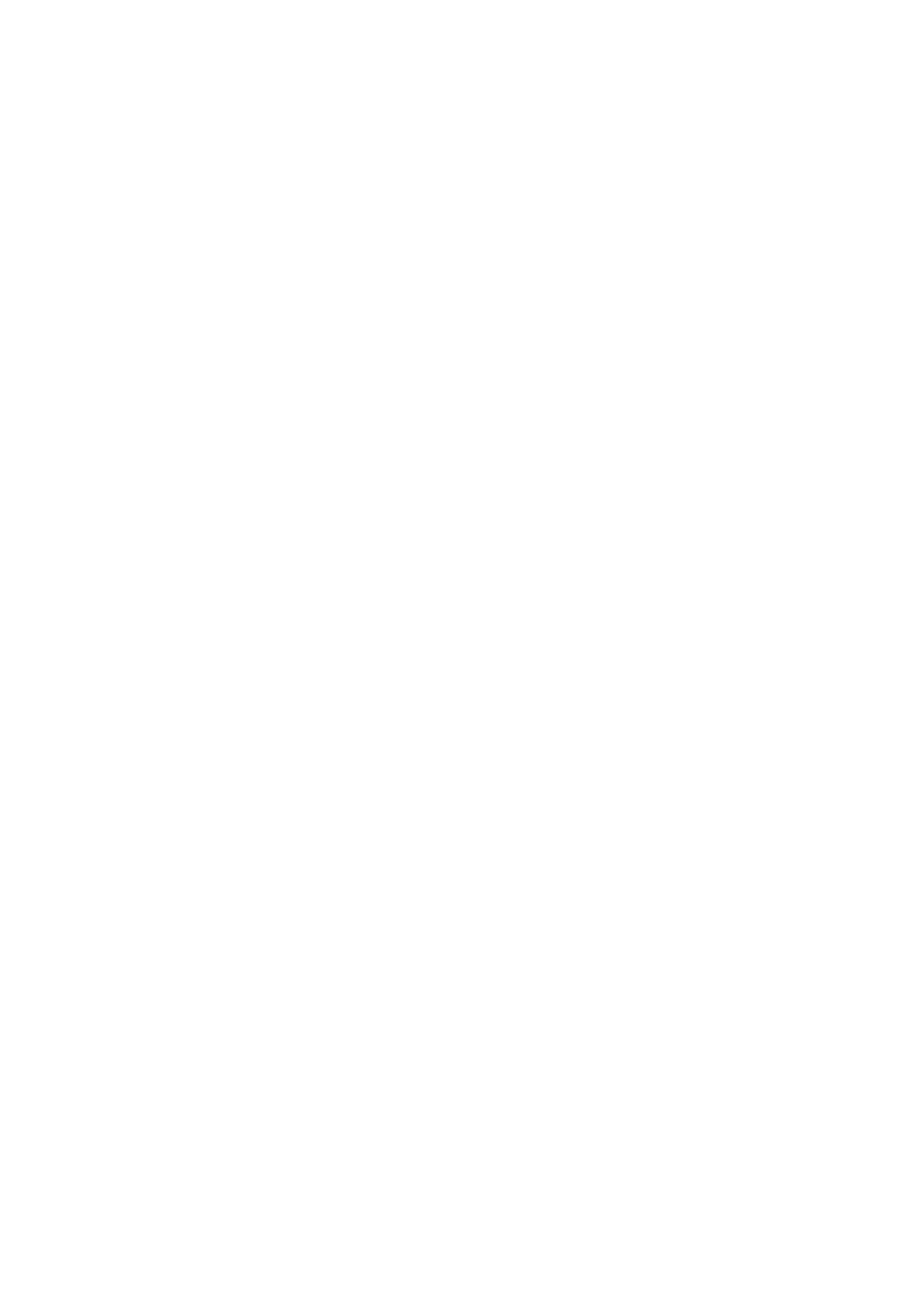了 1 Mb/s, 这是因为 AP3 比 AP1 的信道利用率低, AP2 比 AP4 信道利用率低, 且剩余带宽都为 1.5 Mb/s, 机器 人分别关联 AP3 和 AP2, 带宽都能得到满足.这和本文 的算法的关联结果是一样的. 在 [1, 65] 时间段内, 相比 于基于信道利用率的 AP 选择算法, 本文算法使得机器 人的平均通信带宽提高了 24%, 这主要源自本文算法 产生的切换时延较低. 其它两个算法的平均通信带宽 较低, 与它们选择的 AP 和切换延时都有关系.

接下来, 测试 AP 容量不同的情况. 按照[表](#page-7-0) [8](#page-7-0) 配置 AP 容量和网络中的数据流量, 令服务器向指定的 4 个 STA 发送 UDP 流量. 首先让机器人静止, 测量在此配 置下各个 AP 的 MAC 层传输速率, 并计算出各自的应 用层剩余带宽, [如表](#page-7-1) [9](#page-7-1) 所示.

<span id="page-7-0"></span>表 8 AP 容量和网络流量配置

| 流量源    | 流量目的地 | 关联的AP           | AP带宽   | 服务器发送速             |
|--------|-------|-----------------|--------|--------------------|
|        | (STA) |                 | (Mb/s) | $\mathbb{Z}(Mb/s)$ |
| server |       | AP <sub>1</sub> |        | 15                 |
| server | n     | AP2             | 11     | 3.5                |
| server |       | AP3             | っ      |                    |
| server | Q     | AP4             | C      | 1.2                |
|        |       |                 |        |                    |

<span id="page-7-1"></span>

| 表 9 |     | 表 8 配置下的动态无线地图 (部分)(单位: Mb/s) |       |       |
|-----|-----|-------------------------------|-------|-------|
| AP  | 队列  | 当前带宽                          | 总带宽   | 剩余带宽  |
| 列表  | 总长度 | (物理层)                         | (物理层) | (应用层) |
| AP1 | 500 | 1.88                          |       | 01    |
| AP2 | 500 | 8.56                          | 11    |       |
| AP3 | 500 | 1.24                          | 2     | 0.6   |
| AP4 | 500 | 1.48                          | 2     | 04    |

令机器人从起点向终点移动, 服务器以 500 Kb/s 向机器人发送数据, 测试不同的 AP 选择算法下机器人 的平均通信速率, 实验结果如[图](#page-7-2) [7](#page-7-2) 所示, [表](#page-7-3) [10](#page-7-3) 为不同 算法选择的 AP 切换序列.



<span id="page-7-2"></span>图 7 机器人在不同时间段内的平均通信带宽

8 专论•综述 Special Issue

使用 802.11 的 AP 选择算法, 机器人在 [1, 40] 时 间段内的平均通信带宽仅为 320 Kb/s, 根据[表](#page-7-1) [9](#page-7-1), AP1 剩余带宽为 0.1 Mb/s, 达不到机器人的带宽需求, 从而机器人关联 AP1 后产生大量的丢包. 在 [50, 65] 时间段内机器人接受带宽为 500 Kb/s, 因为 AP2 剩余 带宽为 1 Mb/s, 能够满足机器人的带宽需求. 使用基于 STA 个数的 AP 选择算法, 机器人在 [1, 40] 和 [50, 65] 时间段内的平均通信带宽均未达到 500 Kb/s, 由 [表](#page-7-1) [9](#page-7-1) 可知, AP1 和 AP4 虽然关联的 STA 个数最少, 但 是剩余带宽却是最低的, 仅剩 0.1 Kb/s 和 0.4 Kb/s, 无 法满足机器人带宽需求. 使用基于信道利用率的 AP 选 择算法和本文算法, 机器人在 [1, 40] 时间段内的平均 通信带宽达到了需求的 500 Kb/s, 此时两个算法都选 择了 AP3, 而 AP3 比 AP1 的信道利用率低, 剩余带宽 为 0.6 Mb/s, 满足机器人的需求带宽, 但是 [50–65] 时 间段内, 基于信道利用率的算法选择了 AP4, 机器人通 信带宽仅为 461 Kb/s, 低于 500 Kb/s, 由[表](#page-7-1) [9](#page-7-1) 发现 AP4 无法满足机器人带宽需求. 本文算法根据应用层 剩余容量选择了 AP2, 可以满足带宽需求. 在 [1, 65] 时 间段内, 采用本文算法的机器人平均通信带宽最高, 这 是因为其它算法或者无法全程满足机器人的带宽需求, 或者由于切换延时较高产生较多的丢包.

<span id="page-7-3"></span>表 10 4 种 AP 选择算法产生的 AP 切换序列

| AP选择算法  | AP切换序列       |
|---------|--------------|
| 802.11  | ${AP1, AP2}$ |
| 基于STA个数 | ${AP2, AP4}$ |
| 基于信道利用率 | ${AP3, AP4}$ |
| 本文算法    | ${AP3, AP2}$ |

综合以上实验可以看到, 本文算法在切换延时和 通信带宽保证方面均优于已有的 AP 切换算法.

## 5 总结

本文面向工业机器人场景提出了一种基于动态无 线地图的带宽保证快速切换技术框架,并在网络仿真平 台 NS3 上进行了实现和评估. 与已有的 AP 切换算法 相比,本文方法可以极大地减小机器人的切换延时,同 时满足机器人的通信带宽需求.

## 参考文献

Balasubramanian A, Mahajan R, Venkataramani A, *et al*. 1 Interactive WiFi connectivity for moving vehicles.